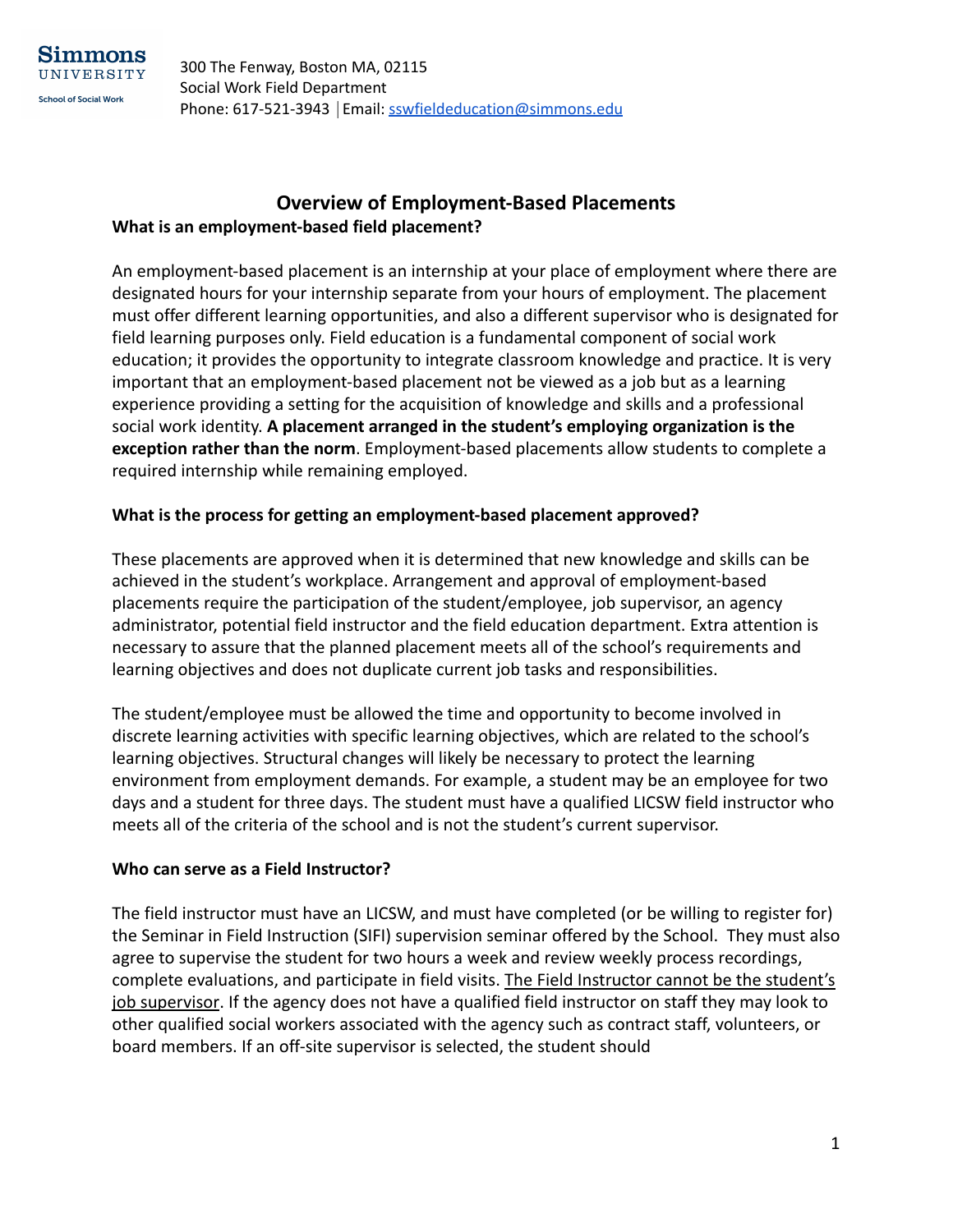

have an on-site task supervisor who, again, is not the supervisor for the employment portion of the experience.

#### **What are the benefits of an employment-based placement?**

Because the student/employee already knows and is oriented to the agency, the learning curve may not be as steep at the start of placement. The student /employee brings new learning back to the agency from the school which can enhance agency practice. The agency demonstrates commitment to professional development and retains a quality employee and protects its investment in the employee.

#### **What are the challenges of an employment-based placement?**

It can be difficult to maintain the separation of student and employee roles. It can be challenging for the student, and fellow staff, to navigate the shifting roles the student/employee occupies. A disruption in a student's job may also disrupt placement and vice versa.

#### **What are the optimal conditions for an employment-based placement?**

The most successful employment-based placements are in agencies that are supportive of social work education and workforce development, and large enough to accommodate the student's/employee's current job and a different setting for their placement. employment-based placements work best when the agency is committed to retaining the student and the student has been employed in the agency for a significant length of time (preferably more than 2 years) and has demonstrated a commitment to the agency.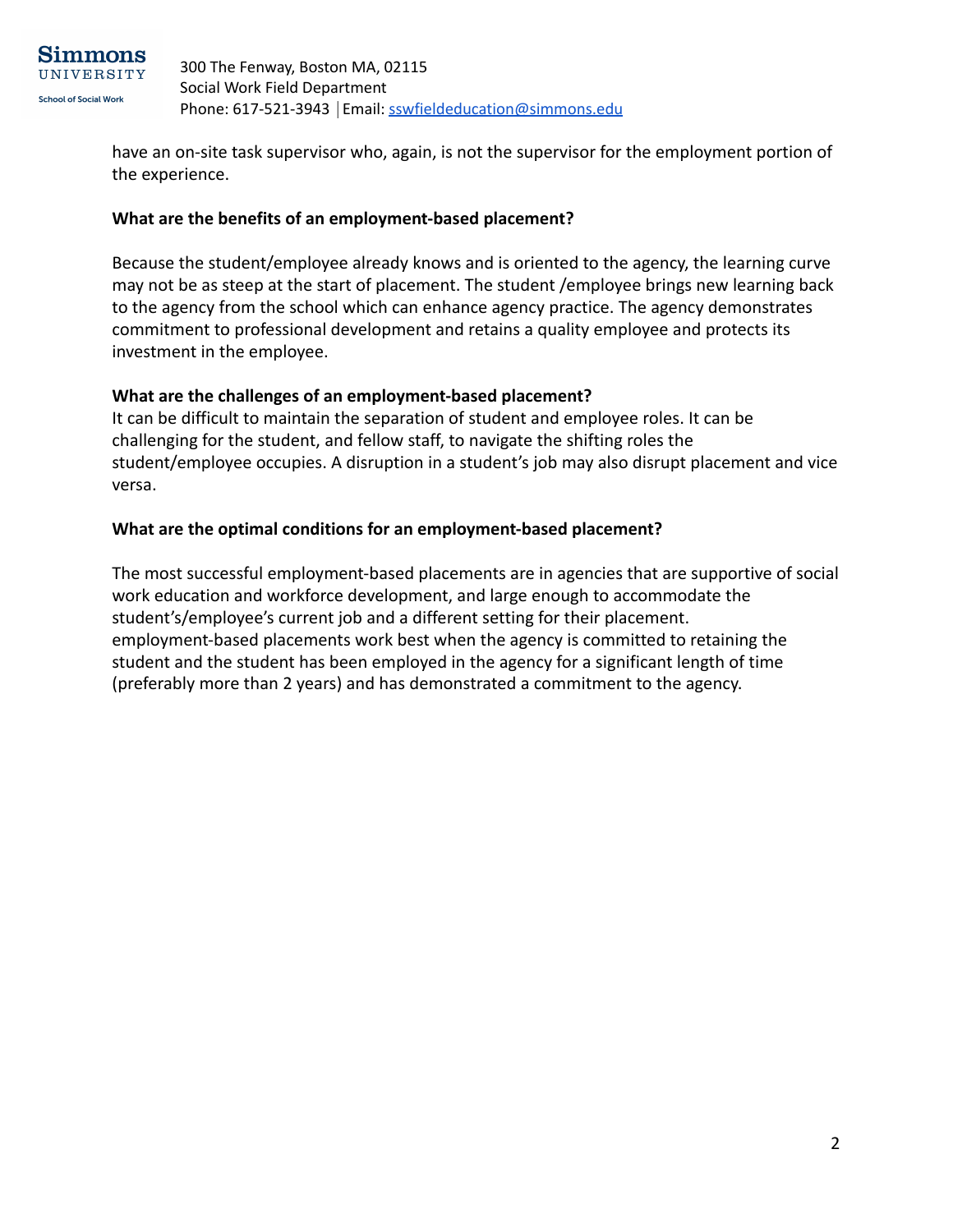

## **APPLICATION INFORMATION FOR EMPLOYMENT-BASED FIELD PLACEMENT AGENCY AGREEMENT AY'2022-2023**

#### **Application Process**

Students must meet with a member of the Field Faculty during the placement process to discuss the feasibility of an employment-based Field Placement. Once discussed, the student will email the completed application to their Field Faculty Member by the due dates outlined. Students should include a copy of the proposed Field Instructor's resume with the application. Or, students should request the proposed Field Instructor email the resume directly to the student's Field Faculty Member.

#### **Application Checklist**

Before proceeding, students must review the following checklist for eligibility**.**

1.  $\Box$  Students must be in both good academic standing and with the employing organization. The student should not be a probationary employee or the subject of disciplinary action within the agency.

 $\Box$  The identified Field Instructor must be an \*LICSW who is not currently the employee supervisor for the student and has not previously supervised the student. The Field Instructor must complete and [submit the field instructor](http://www.simmons.edu/academics/schools-departments/school-of-social-work/field-placements/for-field-agencies) profile online.

\*On occasion, if an LICSW is not available, other licenses may be considered if approved by the Field Department. Discuss with your Field Faculty Member in advance of submitting the application.

- 2.  $\Box$  The Field Instructor must agree to provide 2 hours of individual supervision each week. The field instruction must have an educational focus and incorporate process recordings as a learning tool. At minimum, 1 ½ hours of this time should be individual supervision, the balance can be provided by task supervisors or group supervision.
- 3. □ The Field Instructor is strongly recommended to attend an Orientation offered by the Simmons University School of Social Work in early August. If not previously completed, the Field Instructor must also participate in a Seminar [in Field instruction \(SIFI\) series](http://www.simmons.edu/academics/schools-departments/school-of-social-work/field-placements/for-field-agencies/support-for-field-instructors) during the 2022 -2023 academic year and download and review the Simmons Campus Based [Field Education Manual.](http://internal.simmons.edu/students/ssw/msw-students/field-education/field-education-manual)
- 4.  $\Box$  The student must be assigned to a different department or program from student's job and have the opportunity to gain knowledge and skills in new methods, modalities, interventions, and populations. The student cannot provide the same services to the same clients that they are serving in the role of employee and the role of intern during the internship.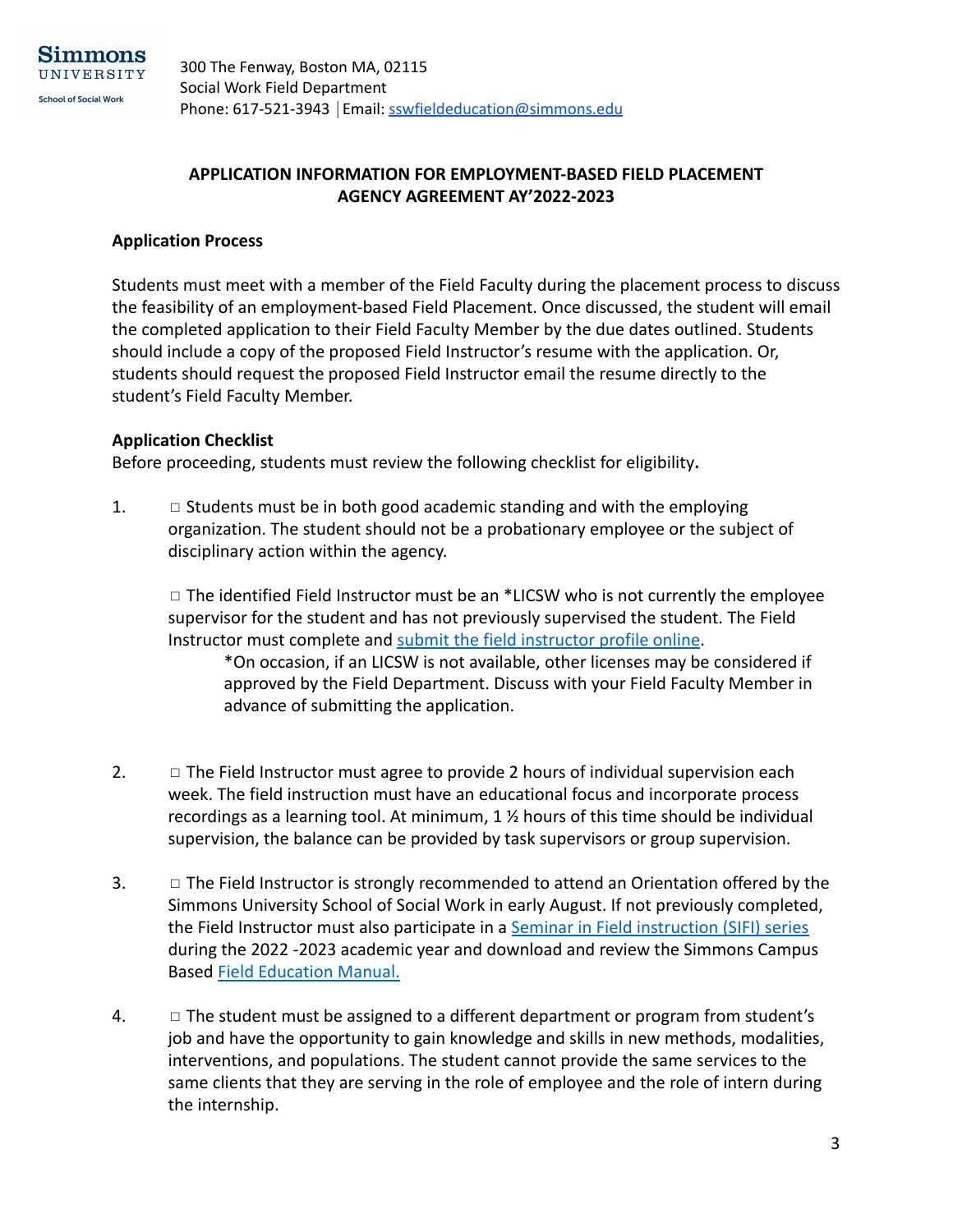- $5.$   $\Box$  The student's educational goals should be the primary focus of the internship position.
- 6.  $\Box$  Only one employment-based field placement is allowed unless the student is a participant in an approved Simmons Educational partnership or has had prior approval from the field department.

#### **APPLICATION FOR employment-based FIELD PLACEMENT**

#### **DUE DATES:**

- April 1, 2022 deadline for Specialized Year (YR II) applicants
- June 24, 2022 deadline for Generalist Year (YR I) applicants

Students should submit the completed application to their Field Faculty Member. This is the Field Faculty Member you met with during the placement process. Students should include a copy of the proposed Field Instructor's resume with the application. Or, request the Field Instructor to email the resume directly to the student's Field Faculty Member.

#### **APPLICATION WILL NOT BE CONSIDERED FOR APPROVAL UNTIL IT IS COMPLETED IN FULL**

|            | How many years have you been employed by this organization? _____________________ |  |
|------------|-----------------------------------------------------------------------------------|--|
|            | Have you satisfied your probationary period? ___________________________________  |  |
| $\Box$ Yes |                                                                                   |  |
| $\Box$ No  |                                                                                   |  |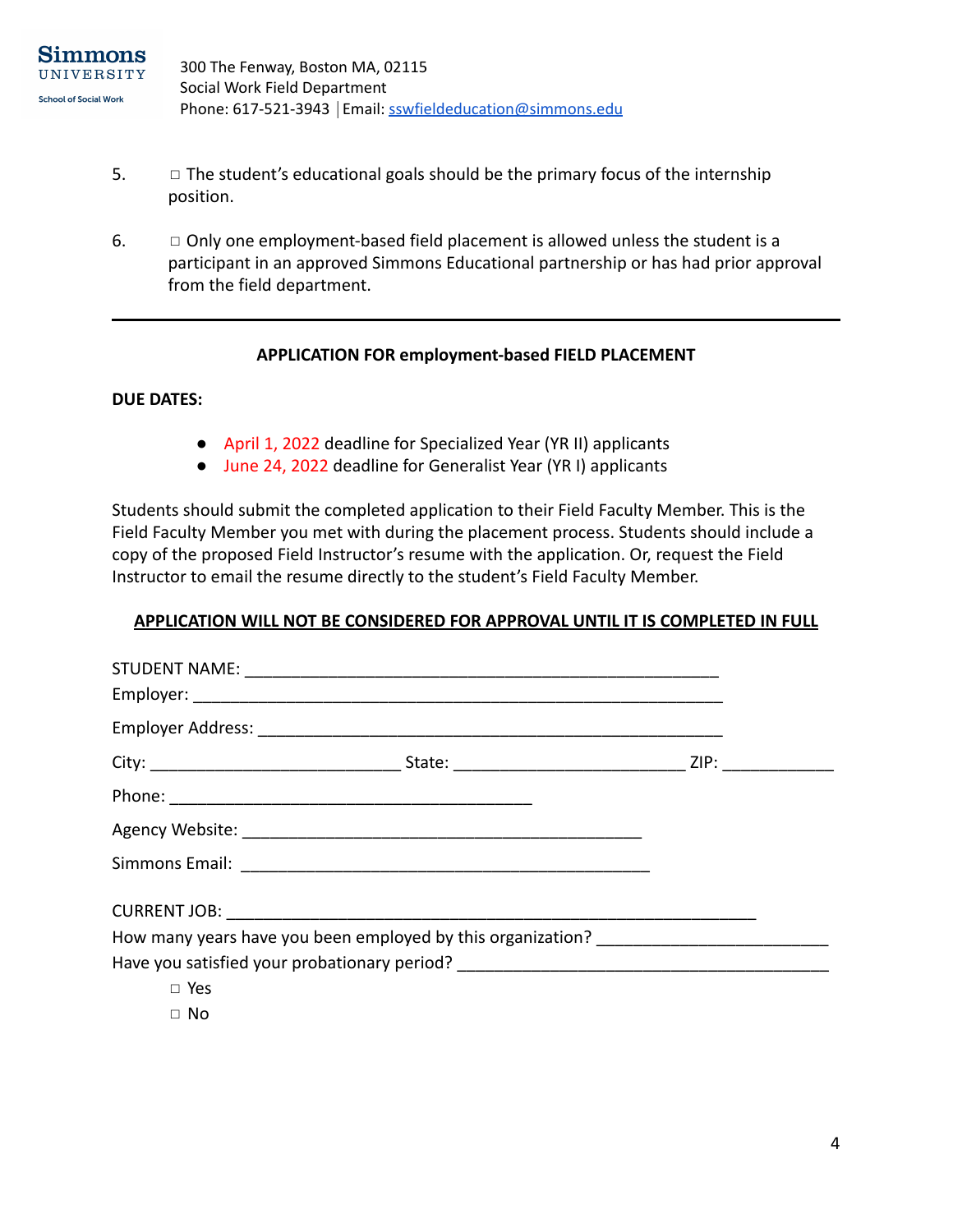

If applicable describe other positions held in this organization:

Briefly describe your current work duties below: Identify current title/position population served and interventions utilized.

#### CURRENT WORK SUPERVISOR

| Title:     |  |  |  |
|------------|--|--|--|
|            |  |  |  |
| Email:     |  |  |  |
| Unit Name: |  |  |  |

## NAME OF PROPOSED FIELD PLACEMENT AND NAME OF PROGRAM/DEPARTMENT: \_\_\_\_\_\_\_\_\_\_\_\_\_\_\_\_\_\_\_\_\_\_\_\_\_\_\_\_\_\_\_\_\_\_\_\_\_\_\_\_\_\_\_\_\_\_\_\_\_\_\_\_\_\_\_\_\_\_\_\_\_\_\_\_\_\_\_\_\_\_\_\_\_\_\_\_\_\_

Physical Address: **with a strategies** of the strategies of the strategies of the strategies of the strategies of the strategies of the strategies of the strategies of the strategies of the strategies of the strategies of t

**Specify how proposed internship activities will differ from current/regular work responsibilities. Be specific when responding to the following prompts.**

Proposed learning activities:

Describe what different intervention methods you will utilize?

If applicable, describe how the placement will entail work with a different population: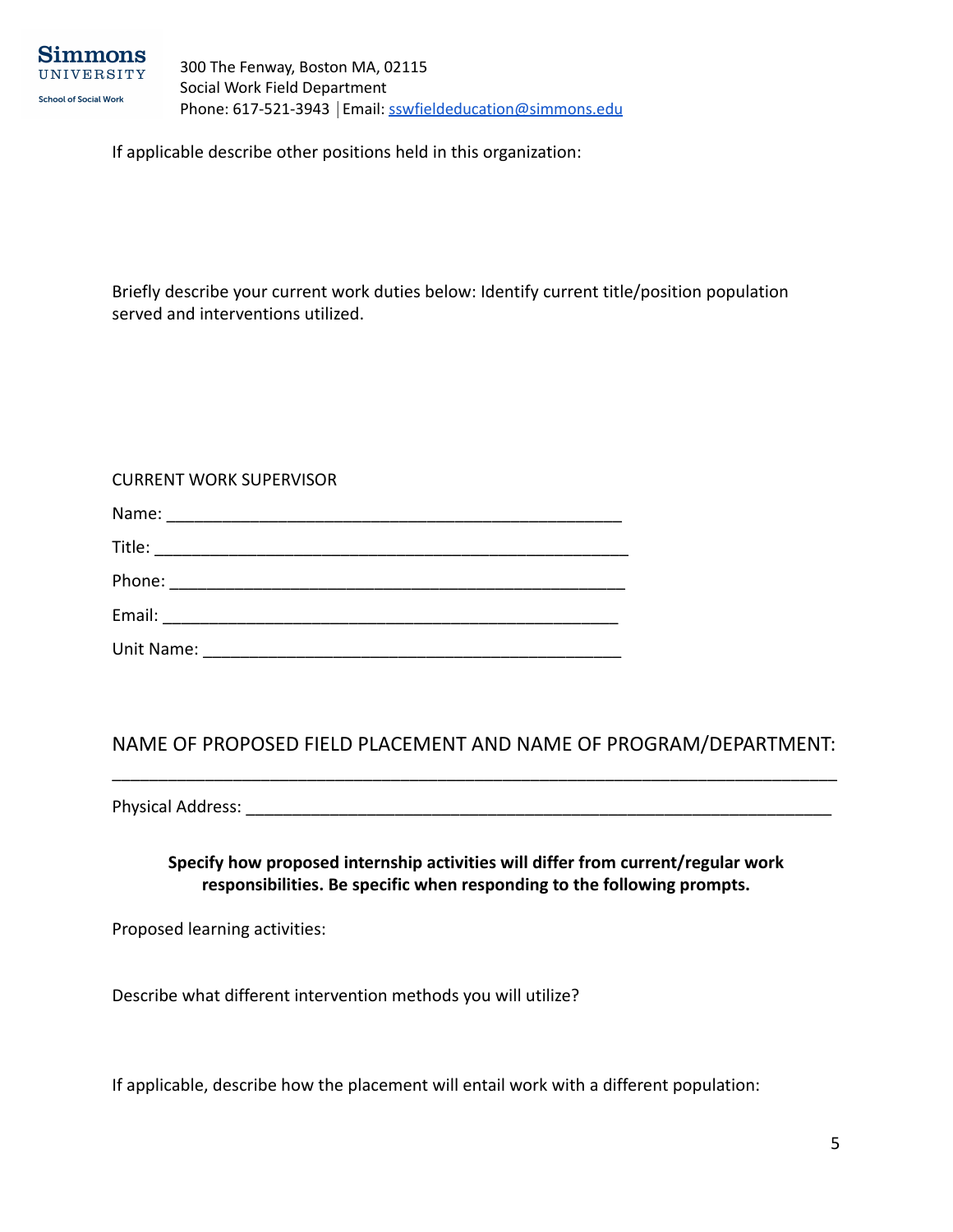Who will be providing field instruction/supervision for the proposed internship?

Is the proposed Field Instructor a different supervisor than the work supervisor?

- ◻ Yes
- ◻ No

| PROPOSED FIELD INSTRUCTOR                                                            |  |
|--------------------------------------------------------------------------------------|--|
|                                                                                      |  |
|                                                                                      |  |
|                                                                                      |  |
|                                                                                      |  |
|                                                                                      |  |
|                                                                                      |  |
| Does the Proposed Field Instructor have an LICSW?                                    |  |
| $\Box$ No:<br>If no, when do you plan to take the examination?                       |  |
| Does Field Instructor have additional certifications/licenses? (e.g.LCSW, SAC, etc.) |  |

Has the Proposed Field Instructor completed a Seminar in Field Instruction (SIFI) for new field instructors?

|              | $\Box$ Yes (Name of school and year: |  |
|--------------|--------------------------------------|--|
| $\square$ No |                                      |  |

#### **Note:**

Field instructor is required to submit a current resume and a **[Field Instructor Profile](https://www.simmons.edu/academics/colleges-schools-departments/schools-departments/ssw/field-placements/field-agencies)**. Resume should be sent when the application is submitted.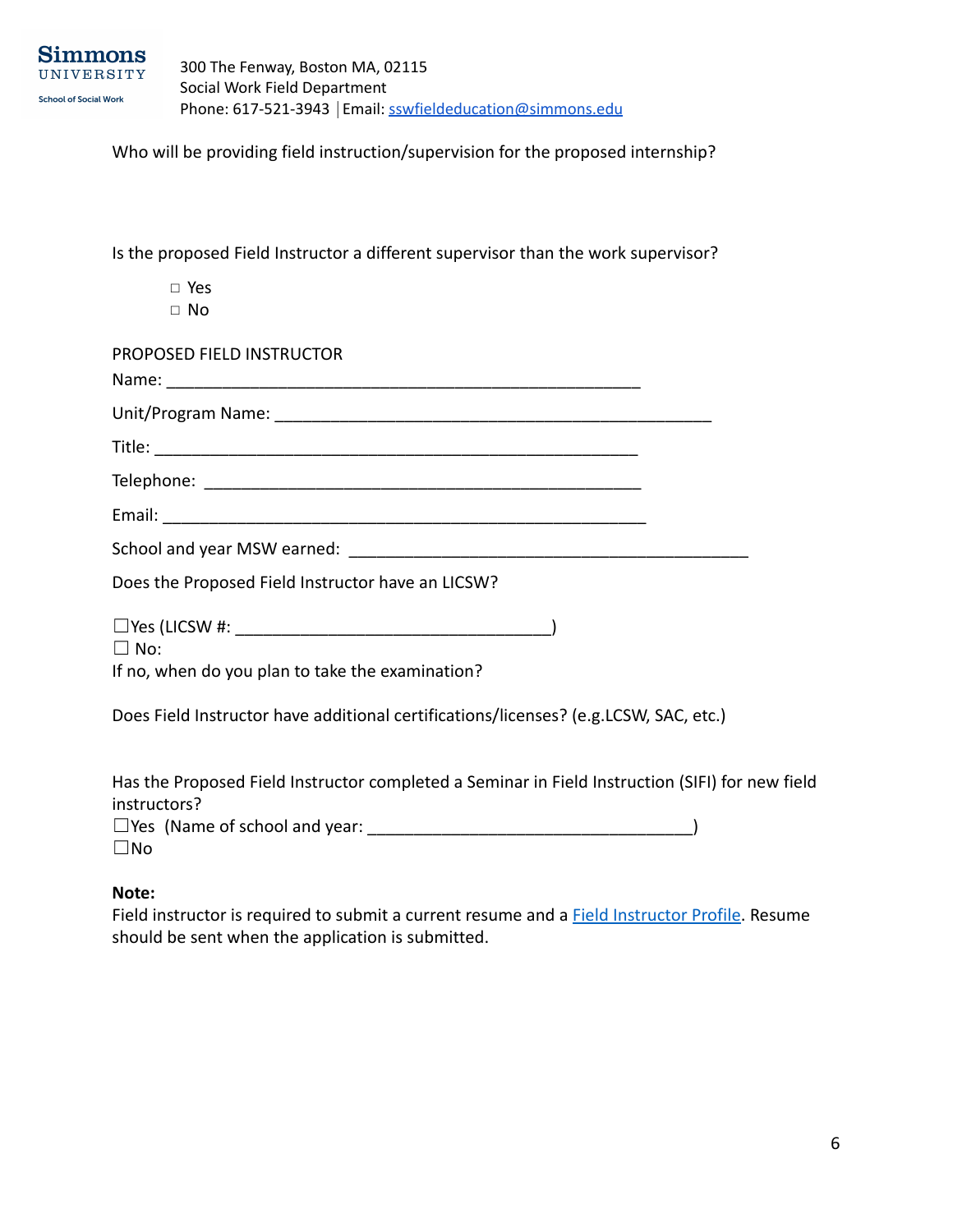

PROPOSED WEEKLY SCHEDULE:

Specify planned hours in placement, work, and classes at Simmons University. Complete each section with specific times/hours, a check mark is not sufficient.

|           | Monday | Tuesday | Wednesday | Thursday | Friday | Saturday |
|-----------|--------|---------|-----------|----------|--------|----------|
| Placement |        |         |           |          |        |          |
|           |        |         |           |          |        |          |
|           |        |         |           |          |        |          |
| Work      |        |         |           |          |        |          |
|           |        |         |           |          |        |          |
|           |        |         |           |          |        |          |
| Classes   |        |         |           |          |        |          |
|           |        |         |           |          |        |          |
|           |        |         |           |          |        |          |

\* Typical field placements start in September and end in May.

- Year I field placement days are Monday, Tuesday and Thursday for a total of 24 hours.
- $\bullet$  Year II field placement days are Monday and Thursday plus a 3<sup>rd</sup> day (excluding Tuesday) for a total of 24 hours.

\* Some students request a 16 hour/week field placement. These placements start in September and end the first week of August.

FIELD PLACEMENT HOURS WILL BE (CHECK THE OPTION BELOW):

◻ Paid by the agency/employer

- ◻ Over and above paid hours
- ◻ A combination of paid/unpaid time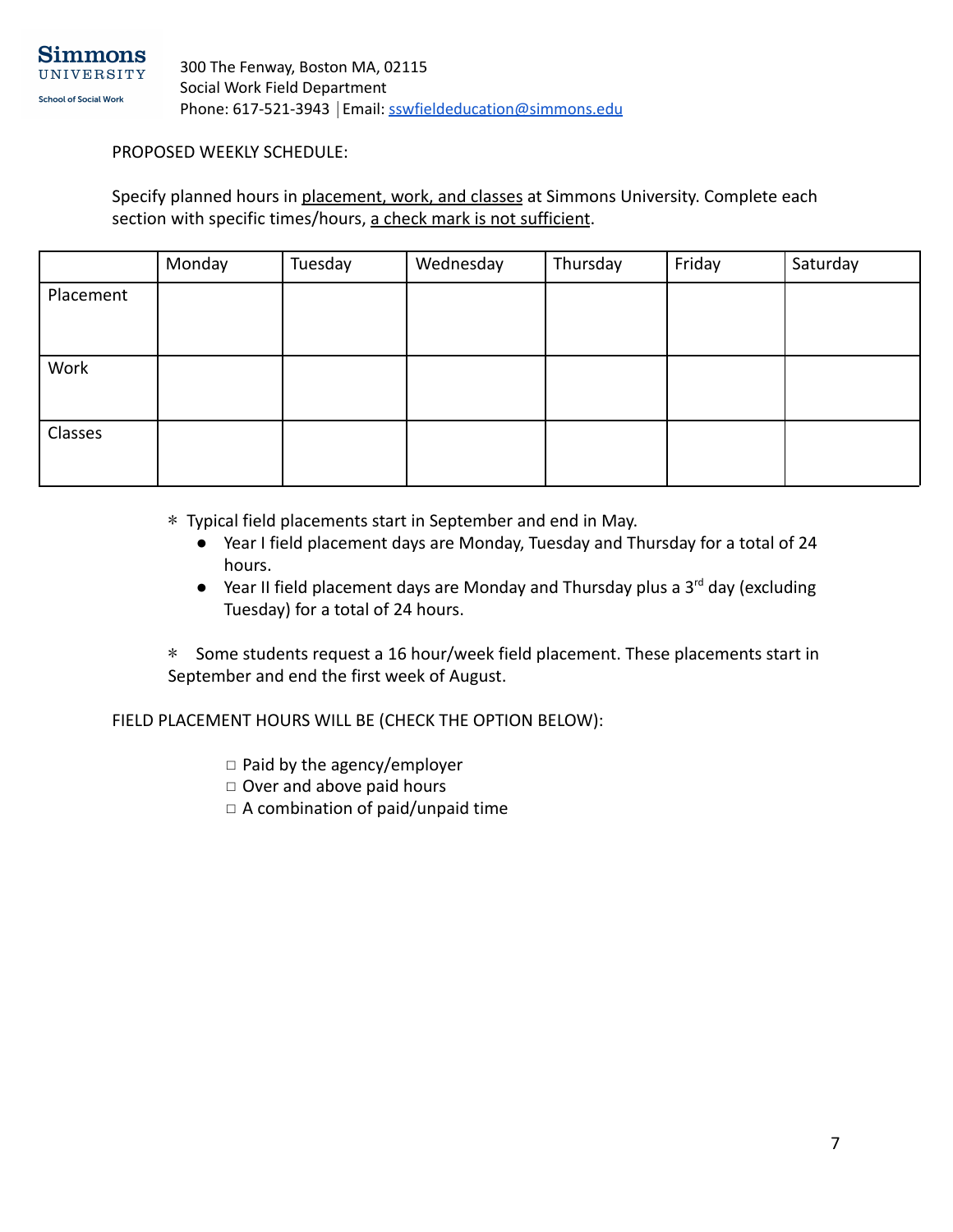

## **EMPLOYMENT-BASED FIELD PLACEMENT AGENCY AGREEMENT (To be reviewed and signed by all parties)**

for (Student/Employee)

We have discussed the use of (Agency and Department/Unit)

\_\_\_\_\_\_\_\_\_\_\_\_\_\_\_\_\_\_\_\_\_\_\_\_\_\_\_\_\_\_\_\_\_\_\_\_\_\_\_\_\_\_as a Simmons School of Social Work field placement site during the 2022-2023 academic year. We agree that it is a feasible plan for this student/employee to complete an employment-based field placement. The student will be released from regular work duties for 24-hrs/week, September-May (or 16-hrs/week; September-August, if approved) to fully attend to the internship. The student's internship time will focus on learning, not on the work demands of the agency. The field Instructor/supervisor will be allowed adequate time to: attend to the student's supervision; attend the Orientation to Field Instruction at Simmons University School of Social Work; attend a Seminar in Field Instruction series (if needed); and other internship-related matters. The School's expectations can be met within this agency (for details, please refer to the attached Policy for employment-based Field Placement and the **[Field Education](https://internal.simmons.edu/students/academics/ssw/msw-students/field-education/forms-downloads) Manual.**)

# **REQUIRED SIGNATURES:**

| <b>Agency/Program Director Signature:</b>             | Date: $\frac{1}{\sqrt{1-\frac{1}{2}}\sqrt{1-\frac{1}{2}}\sqrt{1-\frac{1}{2}}\sqrt{1-\frac{1}{2}}\sqrt{1-\frac{1}{2}}\sqrt{1-\frac{1}{2}}\sqrt{1-\frac{1}{2}}\sqrt{1-\frac{1}{2}}\sqrt{1-\frac{1}{2}}\sqrt{1-\frac{1}{2}}\sqrt{1-\frac{1}{2}}\sqrt{1-\frac{1}{2}}\sqrt{1-\frac{1}{2}}\sqrt{1-\frac{1}{2}}\sqrt{1-\frac{1}{2}}\sqrt{1-\frac{1}{2}}\sqrt{1-\frac{1}{2}}\sqrt{1-\frac{1}{2}}\sqrt{1-\frac{1}{2}}$ |
|-------------------------------------------------------|---------------------------------------------------------------------------------------------------------------------------------------------------------------------------------------------------------------------------------------------------------------------------------------------------------------------------------------------------------------------------------------------------------------|
|                                                       |                                                                                                                                                                                                                                                                                                                                                                                                               |
|                                                       |                                                                                                                                                                                                                                                                                                                                                                                                               |
|                                                       |                                                                                                                                                                                                                                                                                                                                                                                                               |
| <b>Student's Current Work Supervisor Signature:</b>   | Date: $\frac{1}{\sqrt{1-\frac{1}{2}}\cdot\frac{1}{\sqrt{1-\frac{1}{2}}}}$                                                                                                                                                                                                                                                                                                                                     |
|                                                       |                                                                                                                                                                                                                                                                                                                                                                                                               |
|                                                       |                                                                                                                                                                                                                                                                                                                                                                                                               |
|                                                       |                                                                                                                                                                                                                                                                                                                                                                                                               |
| <b>Student's Proposed Field Instructor Signature:</b> | Date:                                                                                                                                                                                                                                                                                                                                                                                                         |
|                                                       |                                                                                                                                                                                                                                                                                                                                                                                                               |
|                                                       |                                                                                                                                                                                                                                                                                                                                                                                                               |
|                                                       |                                                                                                                                                                                                                                                                                                                                                                                                               |